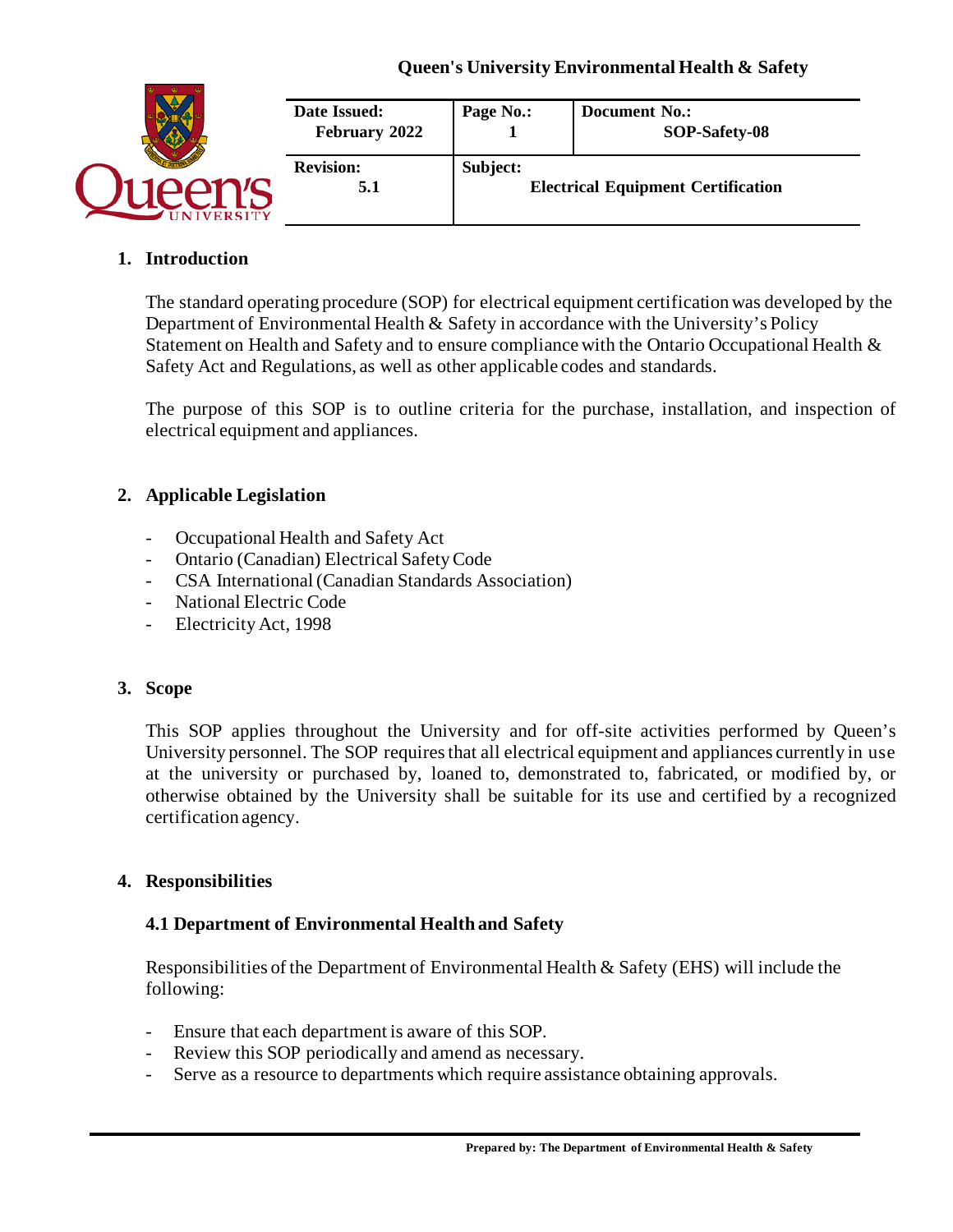

### **4.2 Directors, Department Heads, Managers and Supervisors/Principal Investigators**

Each has the following responsibilities under this SOP:

- Ensure that pertinent supervisors and employees are notified of their responsibilities outlined in this SOP.
- Ensure that all equipment in the department/unit meets the certification requirements.
- Ensure immediate modifications, maintenance, repair or replacement of any malfunctioning electrical equipment is undertaken.
- Ensure that all personnel who purchase equipment are aware of the requirements outlined in this Standard Operating Procedure.
- Ensure that an internal electrical equipment certification inspection is conducted in the department.
- Ensure that any uncertified electrical equipment found during electrical equipment certification inspections is inspected and certified by a recognized certification agency.

## **4.3 Departmental Safety Officer**

Departmental Safety Officers shall:

- Assist their department in raising awareness about the requirements of this SOP and the responsibilities that supervisors as principal investigators have under this SOP.
- Assist in the establishment of department-specific policies as necessary.

## **5. Definitions**

CSA: Canadian Standards Association.

ESA: Electrical Safety Authority.

GFCI: Ground fault circuit interrupter; protects against electrical leakage shocks.

Qualified Electrician: a person who, because of knowledge, training and experience, is licensed and otherwise qualified to perform safely and properly a specified job.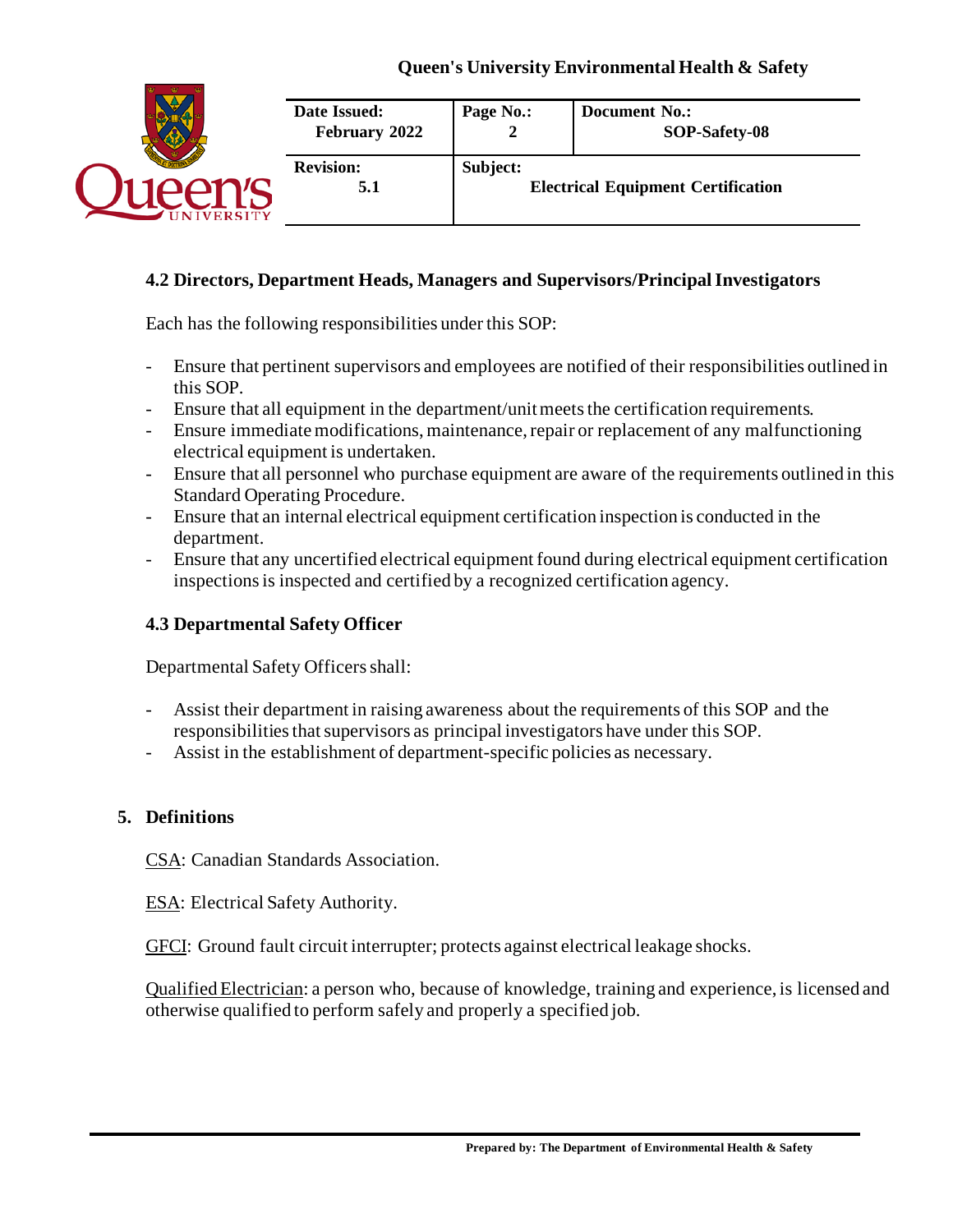

#### **6. Purchase and Installation Requirements**

All electrical products sold, displayed or connected to a source of power must be approved by a recognized certification agency in Ontario.

When purchasing new equipment, ensure the equipment supplier is aware of the requirement for approvals acceptable to the ESA of Ontario.

Electrical products which have been imported from abroad are likely to require approval. Do not use this equipment until it receives the approval of one of the testing services acceptable to the ESA.

## **7. Internal Electrical Equipment Certification Inspection**

Electrical equipment certification inspectionsshall be conducted annually to ensure that all equipment in the department meets compliance with current Ontario legislation and has been certified by a recognized certification agency. Equipment which has been approved will need to have a label from an accredited certification organization.

The labels shown below are found on approved equipment, usually near the power cord. The labels indicate that the equipment has been inspected, conforms to electrical safety standards, and presents no undue hazard to persons or property.

A list of recognized approval marks can be found on the following websites: Electrical Safety Authority - <https://esasafe.com/electrical-products/recognized-certification-marks/> Standards Council of Canada - [https://www.scc.ca/en/accreditation/approval-marks-electrical](https://www.scc.ca/en/accreditation/approval-marks-electrical-products-safety)[products-safety](https://www.scc.ca/en/accreditation/approval-marks-electrical-products-safety)

**Component Certification Markings that are not Recognized on Complete End-use Products**



Note: Electrical components bearing these marks may have restrictions on their performance, or may be incomplete in construction, and are intended to be used as part of a larger approved product or system. The Component Recognition marking is found on a wide range of products, including some switches, power supplies, printed wiring boards, some kinds of industrial control equipment and thousands of other products.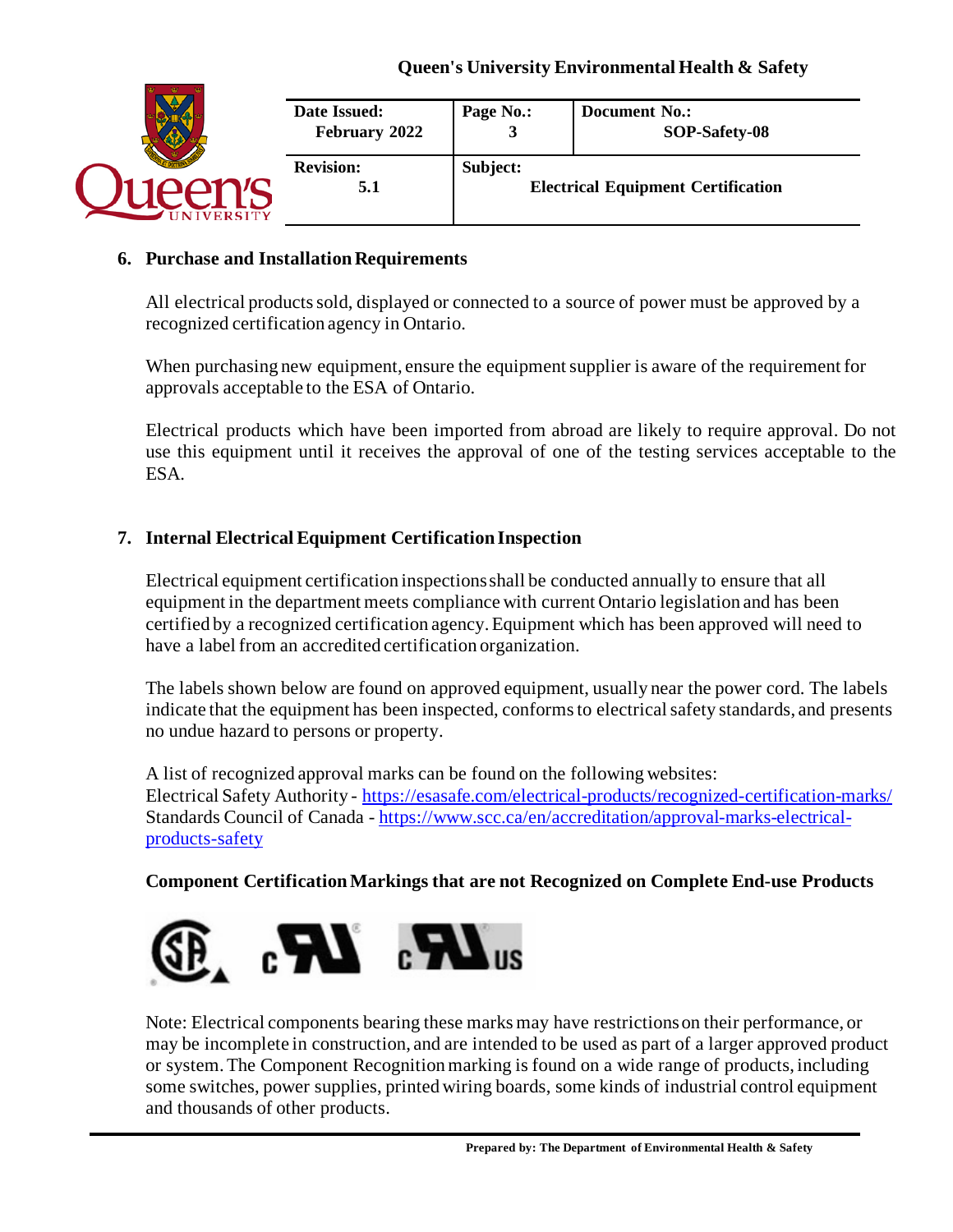| <b>VERSITY</b> | Date Issued:<br>February 2022 | Page No.:                                             | <b>Document No.:</b><br>SOP-Safety-08 |
|----------------|-------------------------------|-------------------------------------------------------|---------------------------------------|
|                | <b>Revision:</b><br>5.1       | Subject:<br><b>Electrical Equipment Certification</b> |                                       |

Electrical products that do not bear the label of a recognized certification organizationmay be unsafe and could pose serious electrical shock and/or fire hazards. If any electrical equipment is found during the Internal Electrical Safety Inspection which does not have one of the recognized approval marks from an accredited certification agency, it is not in compliance with current Ontario legislation, and must be removed from service until approved by an accredited agency.

# **8. Direction for Obtaining Approval**

Electrical equipment can only be inspected by approved agencies that have been accredited by the Standards Council of Canada to approve electrical equipment. To submit an inspection application, please contact one of the accredited bodies listed on the Standards Council of Canada website: <https://www.scc.ca/en/accreditation/programs/inspection-bodies/directory>

The process of obtaining approval for electrical equipment is as follows: Once an application for inspection has been received, an inspector will arrange a time and date for inspection. At the time of the inspection, if the equipment meets the requirements of the standard, the inspector will immediately label the equipment and provide a certification certificate.

Alternatively, if the equipment does not meet the requirements of the standard, the inspector will issue a "Notice of Alteration" outlining repairs which are required to meet the standard. After the equipment has been repaired, the inspector will re-inspect, and if the equipment meets the requirements of the standard, the inspector will label the equipment and provide a certification certificate.

## **9. Student Projects**

Projects which are designed by students at Queen's University for the explicit purpose of obtaining a mark, and dismantled immediately afterward, shall be exempt from obtaining approval from the Electrical Safety Authority. The following criteria must be met and documented:

- 1. A schematic of the wiring of the equipment must be provided.
- 2. The device and the schematic are examined by a supervisor to ensure wiring safety.
- 3. Prior to plugging in the device, access to the area must be controlled by some means.
- 4. Ground Fault Circuit Interrupters (GFCI) are installed on electrical source which will be used to energize the device.
- 5. The Supervisor has a current First Aid/CPR certification.